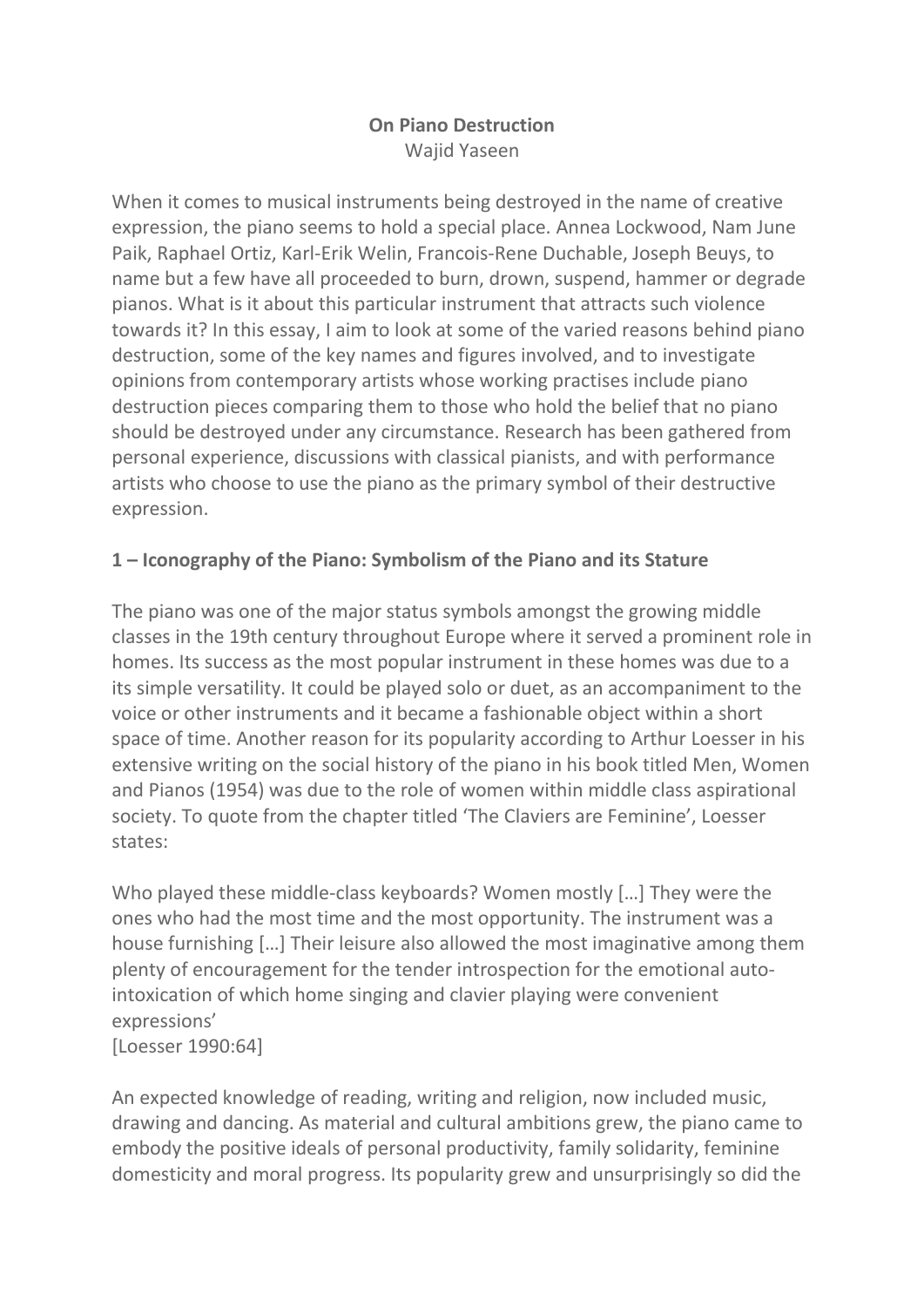backlash to this new musical democracy. As the historian Jacques Barzun put it in the preface of Loesser's book 'the piano has become an institution even more characteristic than the bath-tub'. Walter Benjamin referred to the piano as 'a piece of furniture that functions in the petit-bourgeois interior as the true dynamic of all the dominant miseries and catastrophes of the household' [Benjamin 1986:28]

At the turn of the 20th century, the piano faced threats from other sources of entertainment such as the movies and the phonograph by which time its domestic role had altered. Many owners could now not play them and as a result, a mechanical device called a Piano-Player was invented which sat in front of normal pianos and played them by means of a series of felt-covered fingers. Within a few years, the mechanism of these 'push-ups', as they became known, was directly built in to normal pianos. These modified pianos were generically known as Player-Pianos [Grew: 1925] although shrewd marketing tactics by one particular manufacturer, the Aeolian Company, gave them the title of the Pianola by which they came to be known by the general public. Player-Pianos were footoperated and controlled by means of suction power with a perforated music roll controlling the pitch. There were no changes of tempo or phrasing and only volume could be controlled by a small lever hence the development of Reproducing Pianos a few years later which were able to reproduce pedalling and dynamics. In effect, complete pieces of music could be reproduced and as a result nearly every major pianist of the early 20th century made rolls for these pianos. Each of these aspects of cultural transformation represented, over time, both a threat and a stimulus to the regular piano-making industry [\[1\].](http://www.scrapclub.co.uk/texts/piano-destruction-text#1) Due to these cultural and economical shifts in society, the piano's stature as an eminent symbol of aspiration had shifted.

## **2 – Extending the Instrument: the Distinction Between Piano Modification and Destruction**

There is a distinction to be made between piano modifications, as developed by John Cage (1912-1992) with his well-known prepared pianos and outright piano destruction. Work on prepared or extended pianos was and is concerned with exploring the piano's functionality and to broaden its sonic potential using unorthodox methods. Although Cage popularised the prepared piano and inspired many composers to modify the instrument, it's forerunner, the harpsichord, was altered with reed stops; these lowered strips of paper onto the strings as early as the 17th century. By the mid 18th century, muting mechanisms and stop registers had become standard devices on pianos. Around the turn of the 19th century, pianos were altered to include a pedal that would cause a bell to ring or a hammer to strike the soundboard in imitation of a bass drum, sometimes known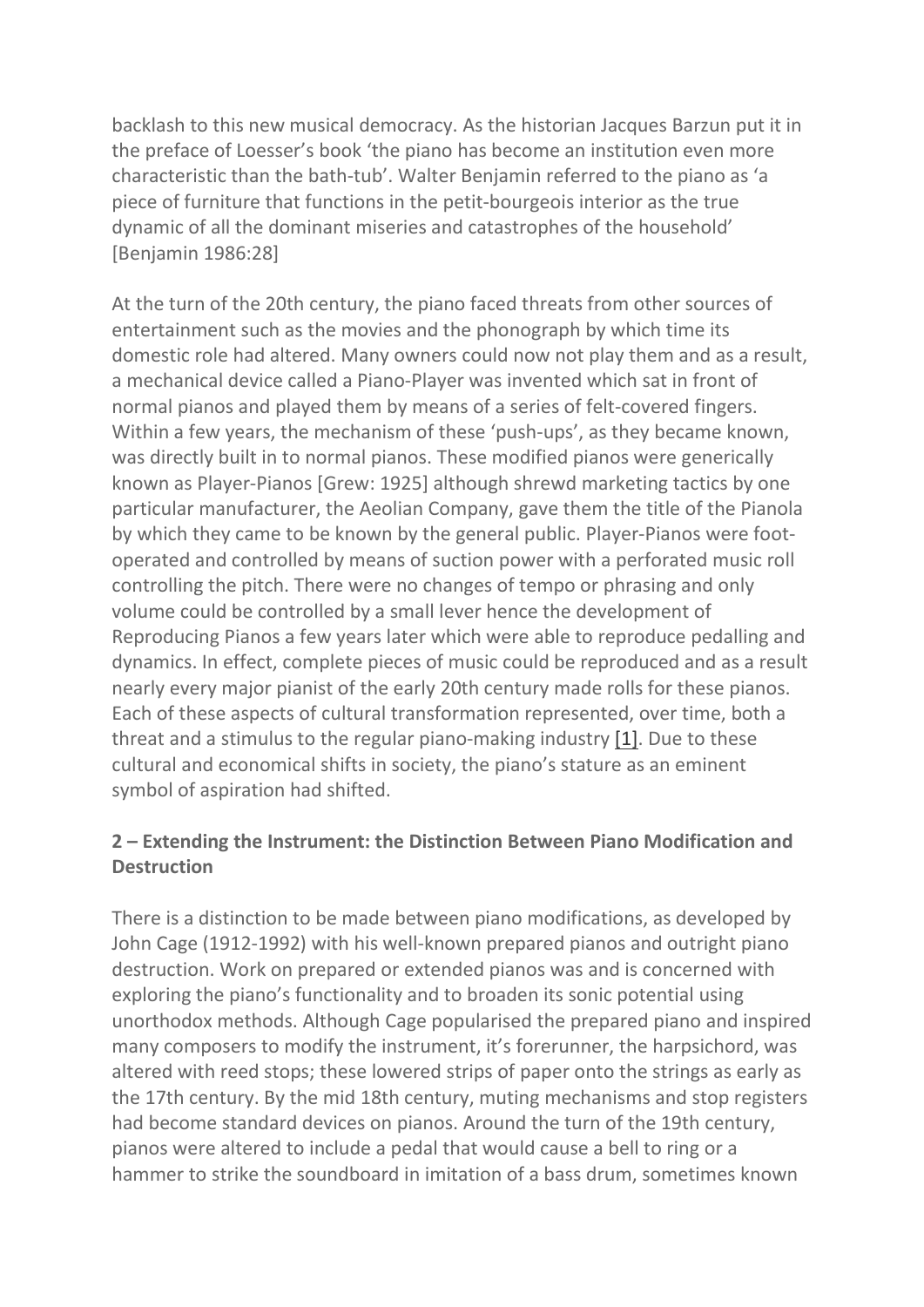as a "Turkish stop" (also known as the "military" or "Janissary" stop). Erik Satie's performance of Piege de Meduse in 1913 included placing sheets of paper on the piano strings to imitate the sound of the puppets that featured in the play. Satie, who was dismissed as a "negligible eccentric" [Tommasini 1997:81] was to have an influence on Cage, who was probably introduced to Satie's music by the composer Virgil Thomson. We can see signs of Cage's interest with his arrangement of Satie's Socrate for Merce Cunningham's ballet Idyllic Song in 1945 followed by Cage's performance of Piege de Meduse in 1948 where he organised a concert festival of Satie's music [Revill 1992:94].

In the 1920's an instrument called the Luthéal [\[2\]](http://www.scrapclub.co.uk/texts/piano-destruction-text#2) was invented where objects were lowered just above certain strings to produce dulcimer-like sounds although the instrument itself became obsolete within a few years due to the fragile nature of the mechanics. Another example of performances that included piano modifications was a piece by the French composer Maurice Delage (1879–1961) titled Ragamalika (1912-22) that incorporated a section of cardboard placed on strings to emulate the sound of an Indian drum. Henry Cowell's 'Aeolian Harp' written in 1923, which he dubbed 'string piano' instructed the pianist to reach inside the instrument and manipulate the strings directly with the hands. This 'interior work' incorporated techniques such as plucking the strings with fingernails, scraping objects along strings, strumming or brushing the strings and incorporated utilising the body of the instrument itself. Piano modifications were intended to expand the possibility and the tonal range of the instrument and Cage claimed it was possible to "place in the hands of a single pianist the equivalent of an entire percussion orchestra … With just one musician, you can really do an unlimited number of things on the inside of the piano if you have at your disposal an 'exploded' keyboard." [Cage & Charles 1981:38]. [\[3\]](http://www.scrapclub.co.uk/texts/piano-destruction-text#3)

The intention of modifying a piano, although still viewed as a method of brutalisation by some traditionalists, is markedly different from the intention of destroying a piano completely and it will be helpful to mark the point of differing intent. Before we can explore reasons for destroying the instrument outright, it is important to mention the intermediary standpoint of "ruined pianos". W.A.R.P.S (World Association for Ruined Piano Studies) [\[4\]](http://www.scrapclub.co.uk/texts/piano-destruction-text#4) is a group formed in 1991 by Ross Bolleter and Stephen Scott (professor of music at Colorado University, Australia) and according to them, has been created with the intention of "giving old pianos a good home, which can certainly mean adequate sunshine and rain"[\[5\].](http://www.scrapclub.co.uk/texts/piano-destruction-text#5) Their interest lies in pianos that have been abandoned to face natural weather conditions with their gradual deterioration resulting in few of the notes resembling a conventional piano. The piano's frame and bodywork is for the most part kept intact but the soundboard is prised open subjecting it to "the blue sky"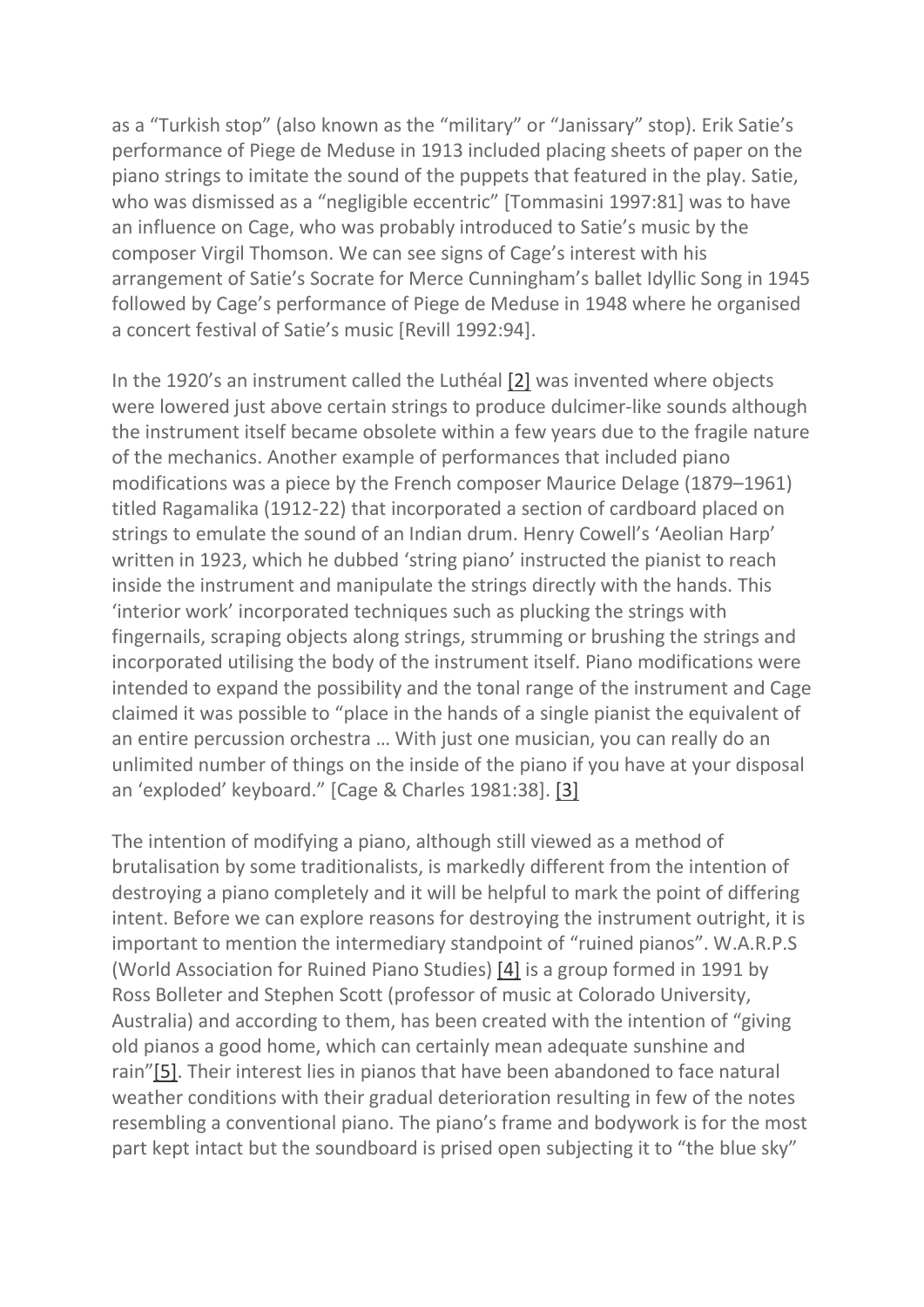so that it can be played in the ordinary way. In answer to my questions made directly to Bolleter regarding reasons for ruined piano research, he replied:

Amazing sonorities, expressive power, permeability to the sound environments in which the ruined pianos find themselves – indeed intimacy with birdsong, wind, trucks starting up, sheep station owners complaining about the drought – constitute good reasons for me improvising on ruined pianos, and recording them. [\[6\]](http://www.scrapclub.co.uk/texts/piano-destruction-text#6)

There is also an underlying political dimension to their work, to quote Bolleter again:

The piano, that arch symbol of European musical culture (and cultural imperialism) in its present location and condition as the Ruined Piano functions is a dead end sign for the Northern Hemisphere traditions and styles that we have so gratefully and eagerly adopted in Australia […] all this is reduced to a debris of rotten wood and rusted wire. Re-entering the soil it is absorbed into the voices of the crickets and birds. [\[7\]](http://www.scrapclub.co.uk/texts/piano-destruction-text#7)

There seems to be a sensitivity to their work similar to that of Annea Lockwood (b.1939) who also incorporated an 'acoustic ecological' approach integrating gradual deterioration as part of her work. Her Piano Transplant performances (1969-1972), in homage to Christian Barnard's pioneering heart transplants, incorporated old, defunct pianos that were variously burned, drowned and partially buried. At a conference titled 'Historicism? Sound, Music and Ruined Pianos' in Australia in 2005, Lockwood stated: "It was not destruction which fascinated me. I am interested in something less predictable, arising from the gradual action of natural forces […] on an instrument designed for maximum control." [\[8\]](http://www.scrapclub.co.uk/texts/piano-destruction-text#8)

One could propose a ruined piano is a piano 'prepared by nature' and parallels to the Vanitas art movements in Holland of the 16th and 17th century can be made here where notions of decay were integral to the work. Symbols such as smoke, watches, hourglasses and rotting fruit represented the brevity of death and musical instruments symbolised the ephemeral nature of life. [\[9\]](http://www.scrapclub.co.uk/texts/piano-destruction-text#9)

### **3 – the Poetry of Destruction: Curiosity and Emotional Resonance**

There are wide and varied methods of piano destruction and equally wide and varied reasons for doing so and these piano destruction pieces are by no means restricted solely to those in the field of music or sound. Fine artists have made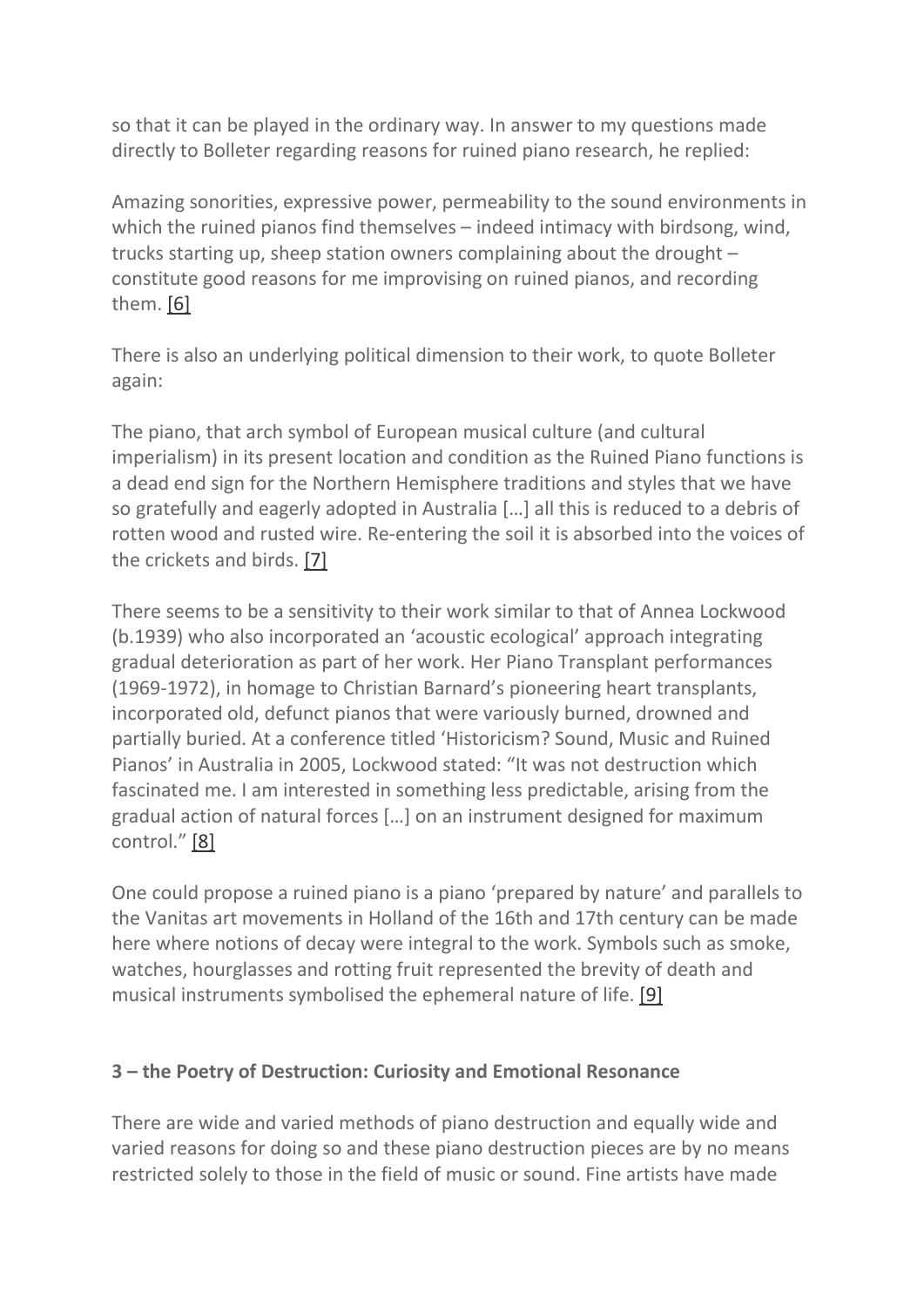extensive use of the piano as part of their work including Raphael Ortiz, Nam June Paik and Joseph Beuys, all with varying intent and purpose. In the 1950's Raphael Ortiz (b.1934) emerged as one of the key figures in the 'Destructivist' movement which attempted to redress the social detachment of post-war avant-garde performance art happenings working in a number of genres including painting, sculpture and installations. He started performing theatrical rituals where he destroyed furniture, musical instruments and various other objects with the concept that through the symbolic destruction of objects, one could shift destruction from society to art – one could transform the object, the artist and society as a whole. At the core of his thinking was the idea that destruction itself did not become art but that it transformed into a process that released both the man-made object and the human subject from the constraints of societal norms. Ortiz frequently incorporated pianos as part of his performances and is rumoured to have destroyed around 80 in performances throughout Europe and the US. The psychologist and psychotherapist Dr Arthur Janov, the creator of a method of therapy called Primal Therapy, was inspired by Ortiz's performances at DIAS and dedicated his first book titled Primal Scream [1970, Putnam, NY] to him. [\[10\]](http://www.scrapclub.co.uk/texts/piano-destruction-text#10)

In 1988 Ortiz was honored with a retrospective exhibition at the El Museo del Barrio museum in New York, titled "Years of the Warrior, Years of the Psyche, 1960-1988". During the exhibition, he performed a dual piano destruction piece titled Homage: Duet to Huelsenbeck in reference to Richard Huelsenbeck, one of the main protagonists of the Dadaist movement in Berlin. The performance called for active audience participation in the destruction of the second piano and the homage performance underscored the mutual admiration that Huelsenbeck and Ortiz had for one another's work.

Acknowledging a debt to both Ortiz and Huelsenbeck, contemporary artists Gary Nickard and Reinhard Reitzenstein recently performed a destructivist performance piece in April 2007 titled Monsters in New York, billed as "a duet of ritualized violence and stifled catharsis emerging from the dying shrieks of two sacrificial pianos, set against a starkly jagged swirl of throbbing guitar feedback and pulsing percussion" [\[11\]](http://www.scrapclub.co.uk/texts/piano-destruction-text#11)

Ortiz's various activities and manifesto's coalesced in the 'Destruction in Art Symposium' in London in 1966. The group, led by Gustav Metzger (b.1926), included a diverse group of artists, poets and scientists such as Hermann Nitsch, Wolf Vostell, Yoko Ono, Gunter Brus, John Latham, Al Hanson, and Barbara Steveni and explored elements of destruction in Happenings. Metzger was the leading component of the Auto-Destructive Art movement and his first manifesto written in 1959 stated: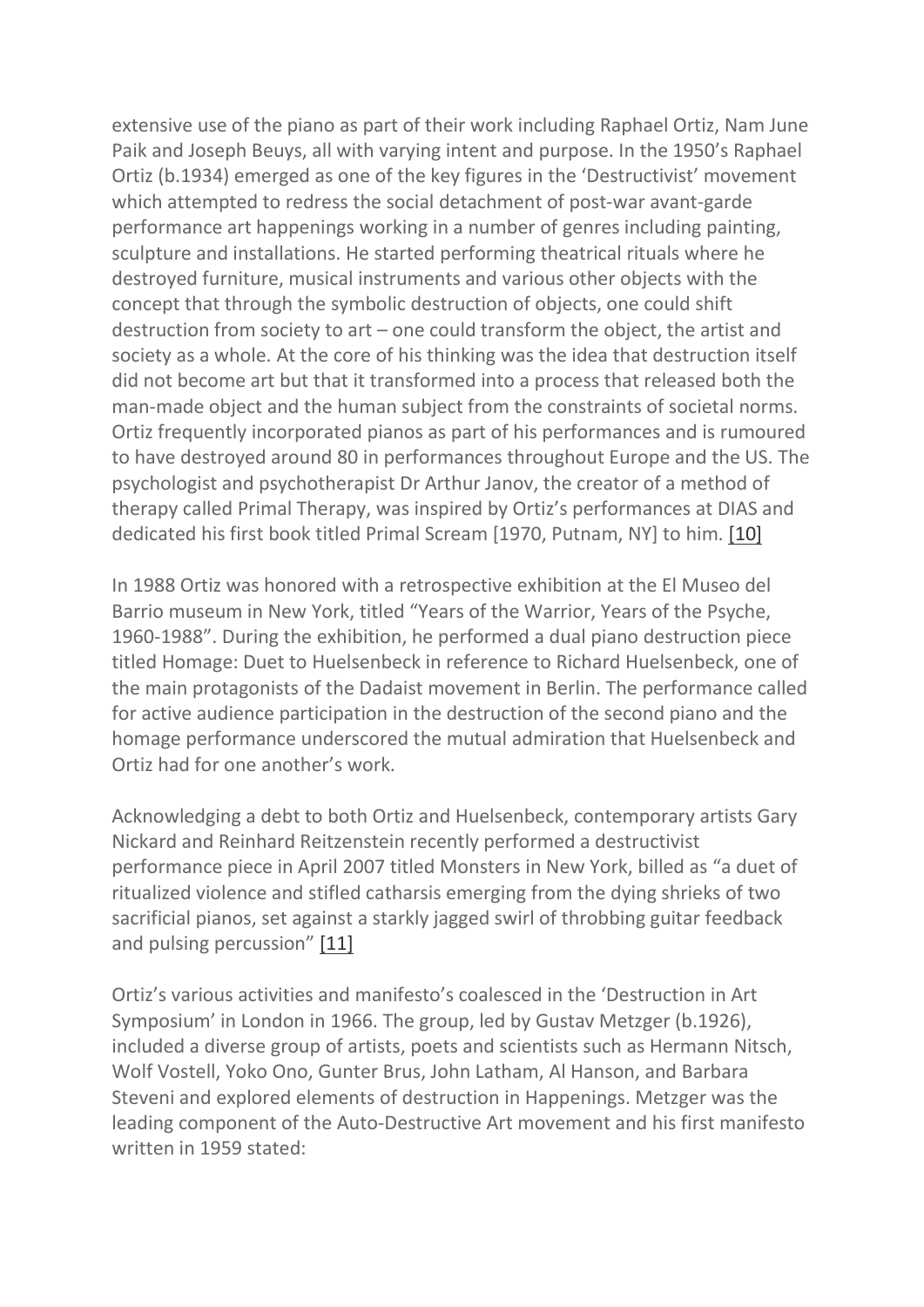[] Auto-destructive art is primarily a form of public art for industrial societies. [] Self-destructive painting, sculpture and construction is a total unity of idea, site, form, colour, method, and timing of the disintegrative process.

[] Auto-destructive art can be created with natural forces, traditional art techniques and technological techniques.

[] The amplified sound of the auto-destructive process can be an element of the total conception.

[] The artist may collaborate with scientists, engineers.

[] Self-destructive art can be machine produced and factory assembled.

[] Auto-destructive paintings, sculptures and constructions have a lifetime varying from a few moments to twenty years. When the disintegrative process is complete the work is to be removed from the site and scrapped. [\[12\]](http://www.scrapclub.co.uk/texts/piano-destruction-text#12)

Ardengo Soffici (1879-1964), one of the principle theoreticians of the Italian Futurist movement, suggested the arts were breaking with conventional forms in order to draw closer to the fluidity of life and proclaimed "Art's final masterpiece will be its own destruction" [\[13](http://www.scrapclub.co.uk/texts/piano-destruction-text#13)]. It can be suggested that the auto-destructive art of Gustav Metzger was one step closer to realising this concept. The Surrealist dictum about "all beauty being convulsive" is a heritage from the Futurists' conviction that art can be born out of violence and destruction [\[14\].](http://www.scrapclub.co.uk/texts/piano-destruction-text#14) Kristine Stiles, Professor of Art History at Duke University, US, described the destruction art movement as follows:

Destruction art bears witness to the tenuous conditionality of survival; it is the visual discourse of the survivor. It is the only attempt in the visual arts to grapple seriously with the technology and psychodynamics of actual and virtual extinction, one of the few cultural practices to redress the general absence of discussion about destruction in society. [\[15\]](http://www.scrapclub.co.uk/texts/piano-destruction-text#15) In exploring pieces that specifically included pianos, we can refer to a number of fine-artists as well as musicians and composers. Nam June Paik (1932-2006), known for his work with video installations also incorporated a piano is his piece Klavier Integral (1958-1963) where an upright piano was prepared with various everyday objects [\[16\]](http://www.scrapclub.co.uk/texts/piano-destruction-text#16) and altered to the point where it's sounds were distorted beyond any point of recognition of belonging. His involvement with Fluxus, the group loosely organised by George Maciunas, brought him into contact with experimental composers and musicians such as John Cage, La Monte Young and the cellist Charlotte Moorman. The charismatic and controversial Joseph Beuys, renowned for his ritualistic approach to live happenings, also incorporated a piano in his piece from 1969 titled Revolutionsklavier. During the 1960's he formulated concepts concerning the social, cultural and political function of art. He was motivated by the conviction in the power of universal human creativity and was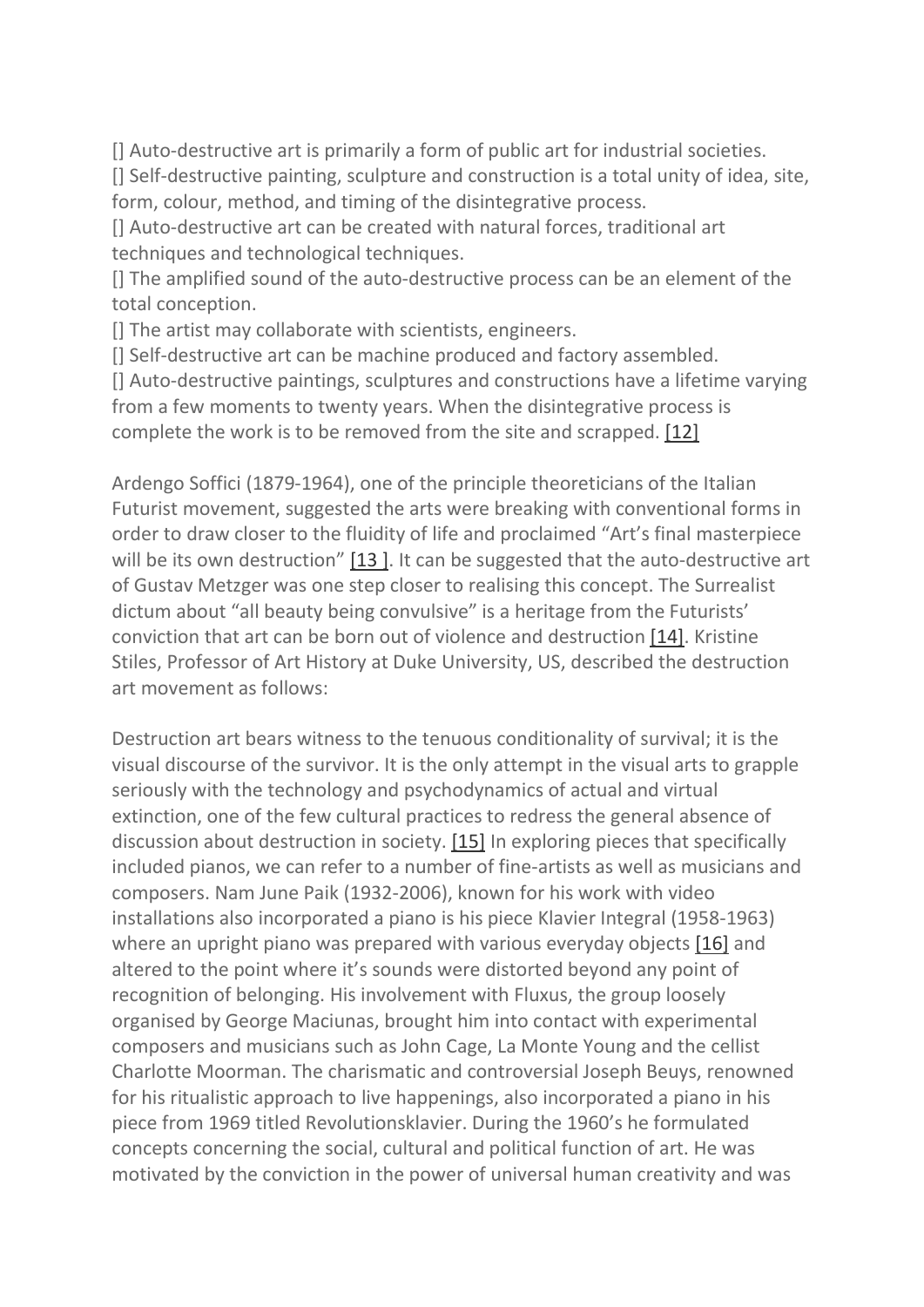confident in the potential for art to bring about revolutionary changes within society as a whole. His most famous phrase, 'Everyone is an artist' was written in 1973 where he stated:

Only on condition of a radical widening of definitions will it be possible for art and activities related to art [to] provide evidence that art is now the only evolutionary-revolutionary power. Only art is capable of dismantling the repressive effects of a senile social system that continues to totter along the deathline: to dismantle in order to build 'a social organism as a work of art'…every human being is an artist who – from his state of freedom – the position of freedom that he experiences at first-hand – learns to determine the other positions of the total art work of the future social order[.\[17\]](http://www.scrapclub.co.uk/texts/piano-destruction-text#17)

As for musicians involved in piano destruction pieces, Karl-Erik Welin (1934 – 1992) was a Swedish composer, pianist and organist who seemed to have a lovehate relationship with the piano and appeared to be drawn to music that allowed for his flair for drama. His chamber piece titled Esservecchia written in 1963 required a pianist to deliver several strong fist blows to the piano's keys and strings. In 1964 whilst performing a piece by Theodore Liber titled Rendez-vous 1963, he threw himself into destroying the piano using a chainsaw with such fervour, he injured himself and had to be taken to hospital. Rumours were abound that he almost cut off his legs although eye witnesses have described how his inexperience at handling a chainsaw caused the tool to bounce haphazardly across the keys. He actually did cut his leg but it was fixed with three stitches. In 1965 he presented his own piece Essai du Pianiste in which a grand piano was given an elaborate funeral. The French classical pianist Francois-Rene Duchable (b.1952) notably quit the music industry after winning France's soloist of the year three times in a row in protest at its elitism. In July 2003 he planned to launch his piano into Lake Mercantour in the French Alps as part of his first farewell concert. The second farewell concert was to include burning his recital suit and the third to include blowing up his piano mid-air to demonstrate "the concert is dead. Long live music"[\[18\].](http://www.scrapclub.co.uk/texts/piano-destruction-text#18) To quote Duchable : 'I have had enough of participating in a musical system, which in France at least, functions badly and limits classical music to an elite. The piano is a symbol of a certain domineering bourgeois and industrial society that has to be destroyed. Used as this society uses it, the piano is an arrogant instrument which excludes all those that don't know about music," [\[19\]](http://www.scrapclub.co.uk/texts/piano-destruction-text#19)

### **4 – Repercussions and the Backlash: Classical Aversion**

From evidence gathered in contact with classical pianists in person and via internet based communities, it is clear that most classical musicians are repulsed or at least disturbed by the idea of destroying a piano especially one in a playable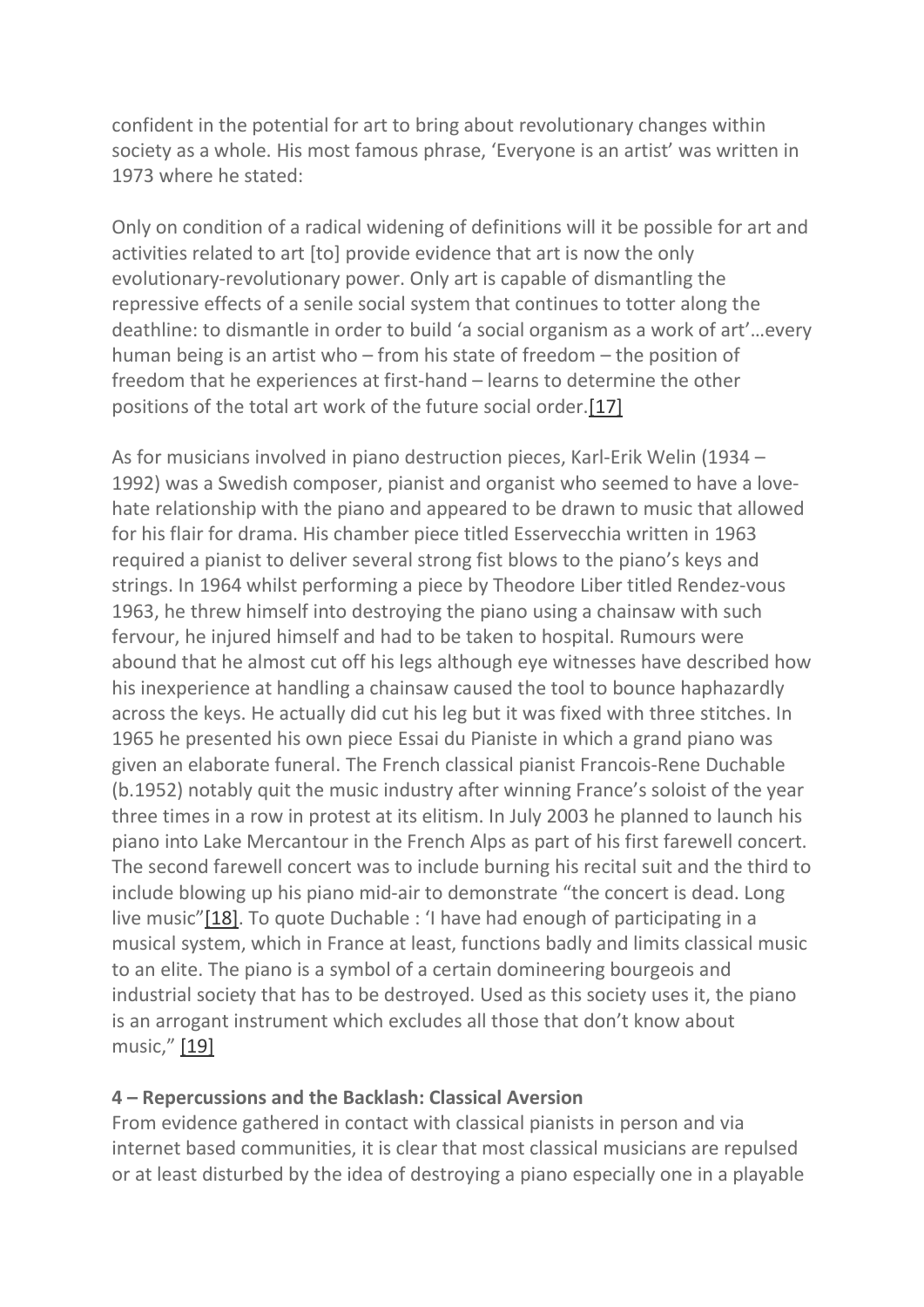condition. One of they key issues is how the piano ties in with notions of high culture and how it is still regarded as a symbol of western musical culture. One could suggest by destroying a piano, one is opposing aesthetic dictates of elitist European bourgeois music culture with its celebration of some musics and its deprecation of others. Destroying one therefore instills a very powerful resonance and has a multitude of meaning not just with musicians but with the public at large. It is not uncommon for musicians to consider their instruments as being an extension of their bodies and to view their instruments 'prosthetically'. Through constant practice and playing, the union between player and instrument becomes physical as well as emotional and the instrument becomes a partner in an intimate act of expression. Even the piano, as large as it is, is seen or experienced in this way by musicians and therefore can be see as a body in its own right. With this in mind, one can imply destroying a piano is akin to a personal self-mutilation. Would somebody who is classically trained to play the piano feel more revulsion and distaste in either viewing or being involved in a piano destruction piece compared with somebody who is not? Personal conversations with pianists who have destroyed instruments suggest that it seems highly likely. The level of skill in playing the piano is generally equated to the amount of time spent trying to master it which in turn can be equated to the level of physical connectivity with the instrument – the deeper the bond, the deeper the feelings of self-mutilation. For those pianists that have been involved with destruction pieces, there are varying levels of guilt in the knowledge that they have been responsible for the fall of a body from a grandiose stature to one of complete and irrevocable debasement. It is the actuality of its death made physical. A common response from pianists when questioned on the willful destruction of pianos is that it is a wholly unacceptable act – something sacrilegious. Aside from the loss of enjoyment in playing or hearing one, there are other reasons to oppose the idea of destroying one including the issue of economical value; both in the cost of manufacturing the instrument and the effort involved in making such an intricate and delicate machine, and to the potential in loss of income and revenue for the pianist. There is also the issue of waste. In the current climate of environmental concerns about recycling and wood conservation, it cannot be considered ideal to visibly waste such materials that make up a piano – materials that are unlikely to be redeemed from the wreckage of destroying one. A counter-stance to the idea that the piano represents an elitist musical culture is that actually destroying a piano could be considered a reserve of elitism itself.

A point worth exploring is whether electronic instruments, including computers, generate the same degree of physical connectivity for a player and whether destroying them in the same vein would generate the same level of aversion. In personal discussions with classical musicians, it seems the general consensus is that there would be less distaste in destroying a computer even if it was designed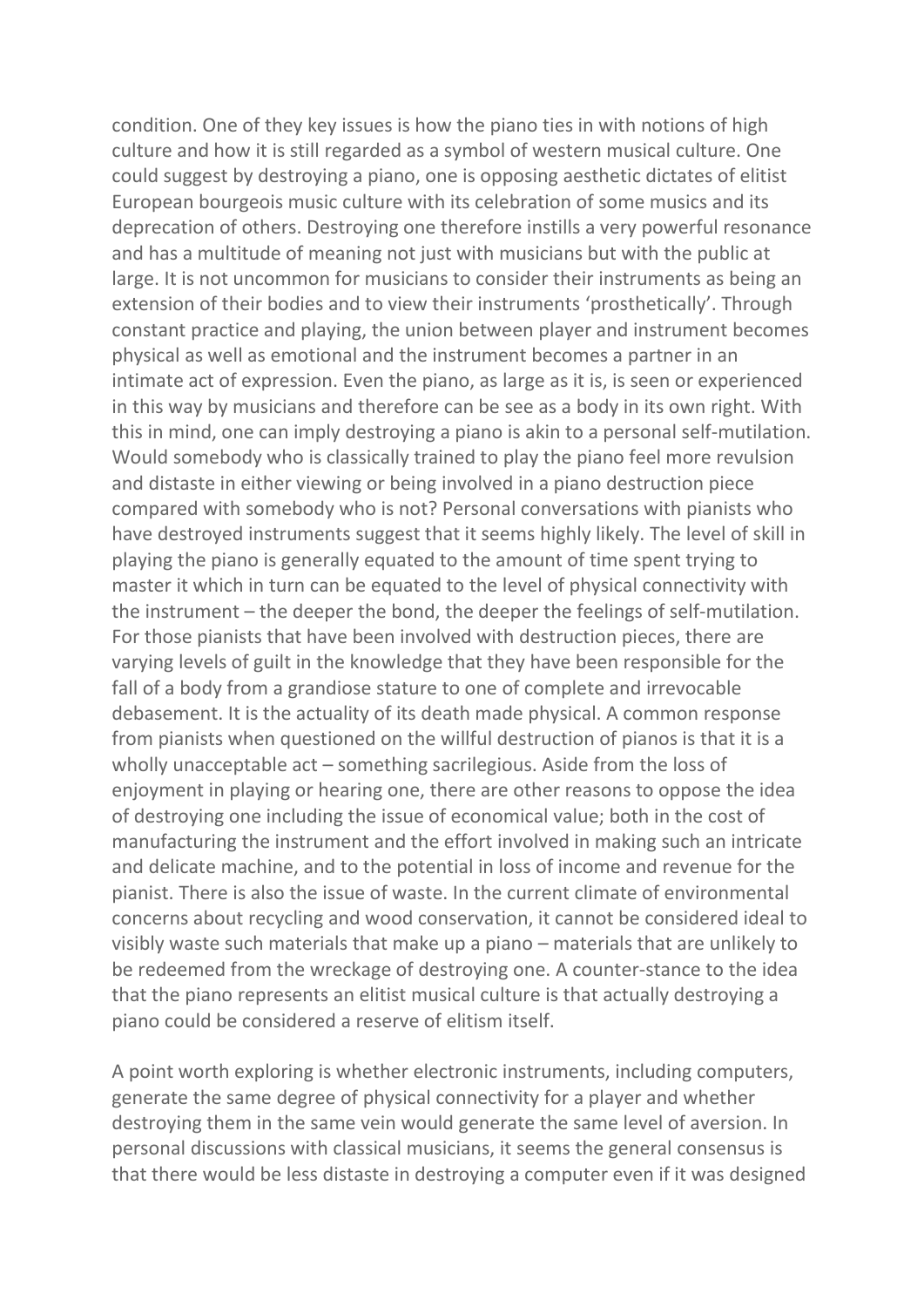specifically to make music. Computers are viewed as mass-manufactured, disposable and ultimately 'soulless' machines whereas classical instruments are seen as individual and unique. Even two instruments of the same make and model have noticeable differences to the ears of musicians which may seem trivial to non-instrumentalists. From the perspective of an electronic musician who does indeed have a comparable relationship with a computer or any other electronic hardware, one can start to see similar associations of connectivity or 'prosthesis' and research into human-computer interfaces (HCI) [20] may bring about an even deeper sense of the union between player and instrument never before made possible.

# **5 – Personal Experience : Anthropomorphic Sentimentality and the Moral Low Ground.**

The primal desire to destroy is an unpalatable yet undeniable facet of humanity – something Sigmund Freud defined as the 'death instinct' [21] . In bringing to mind my own personal experience of destroying a piano, I recall distinctly different emotional phases. The piano was an upright and 5 contact mics were placed inside its body with 4 boom mics pointed towards it. A sledgehammer was used to reduce the instrument to tiny pieces over a period of two hours – longer than was expected. The initial sense of ferocity and blind thrill was expected. What was unforeseen though was the deep sense of sadness and remorse that slowly and unexpectedly crept up on me. Images of the hands of all those who had played this particular piano appeared before my eyes and an anthropomorphic sentimentality started to take form in my mind. The piano started to symbolise human physiology – the keys became teeth, the cast iron frame became a spine, the casing a body, and by the end of the exhausting experiment, I literally felt as though I had blood on my hands – as though I had taken life. In conversations with other artists who have also chosen to destroy a piano in such a violent method, I've noticed a similar sense of guilt and profound sense of sadness and even strong regret. During the writing of this essay, I have recently been witness to a destructivist event where a piano was one of a number of objects destroyed and used as a cathartic channel to vent fury. Having previously been involved in destroying pianos first-hand I thought I would be somehow impervious to the act yet I still found it deeply unsettling even though my relationship with the piano isn't profound. As a counter-emotion, it helps to take a concept from Antonin Artaud's book 'Theatre and its Double', a collection of essays written as an attack on theatrical convention written in 1938. The book's most famous piece is 'The Theatre of Cruelty' where he writes:

"Without an element of cruelty at the root of every spectacle, the theater is not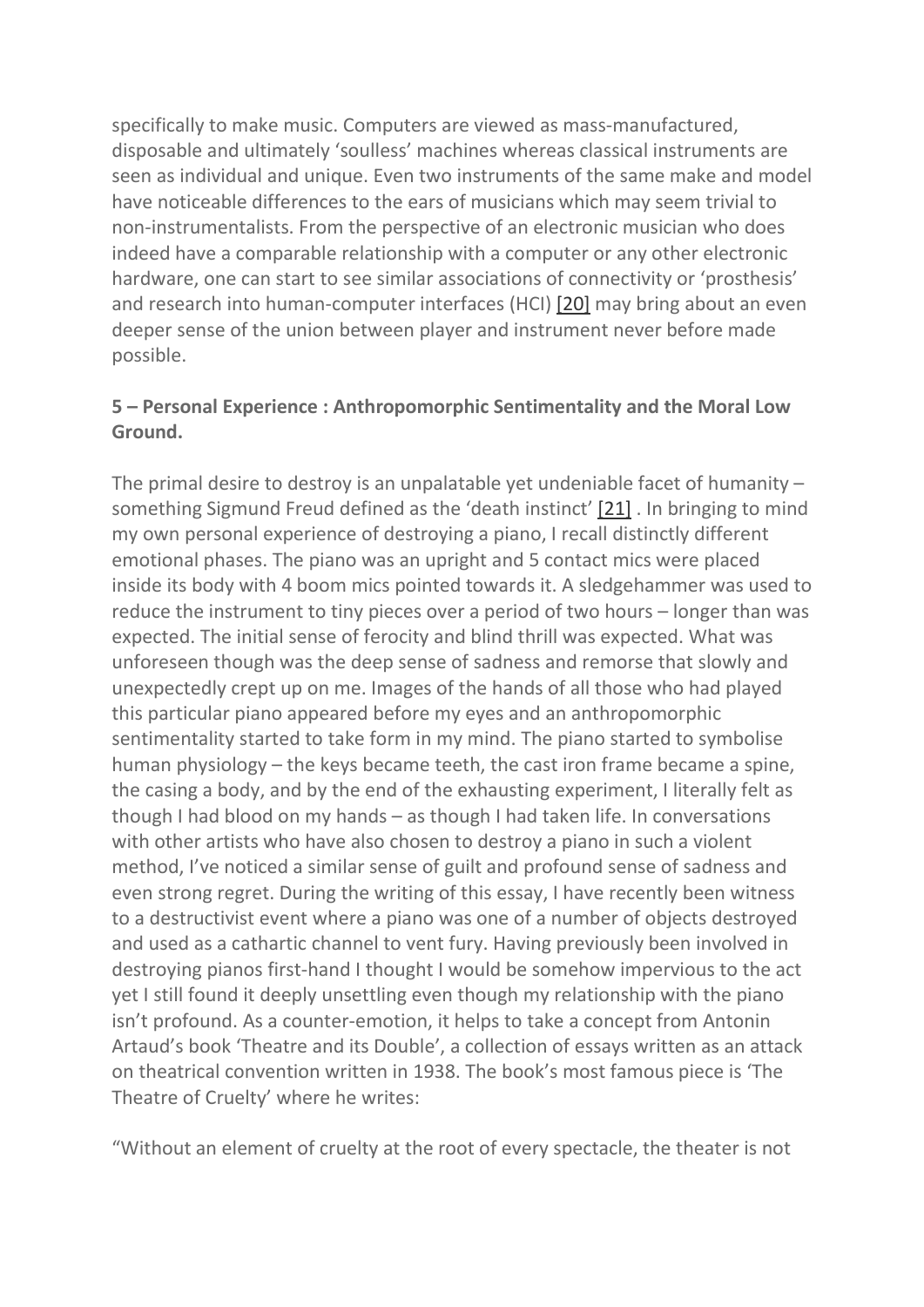possible. In our present state of degeneration it is through the skin that metaphysics must be made to re-enter our minds" . [22]

#### **Notes**

[1] To paraphrase William Hettrick, one of the most notorious incidents of wholesale destruction of musical instruments was the burning of a large number of old square pianos at Atlantic City, New Jersey, on the evening of May 24, 1904. The event was entirely the creation of Harry Edward Freund, the editor of The Musical Age, a New York trade journal aimed chiefly at piano dealers and among the many concerns that Freund raised in his weekly periodical, was the claim that dealers were suffering losses by having to give trade-in allowances on their old, outmoded square pianos. His solution to the problem was to stage a public demonstration of the worthlessness of the squares in a way that would generate maximum publicity and his campaign began in The Musical Age on November 7, 1903, with his editorial "Burn the Old Squares at the Atlantic City Convention". Freund made sure that the bonfire ceremony was described in detail, especially the point at which he set his torch to the pile of kerosene-soaked pianos, reported to number one thousand.

[2] Oxford University Press, accessed April 2007, http://www.groveart.com/ [3] One could suggest Cage could never quite get away from the intrinsic nature of the piano and its core expression regardless of these modifications With the advent of modern technology including samplers and software that give the ability to transpose virtually any sound across a keyboard however, we have the capacity to

expand on Cage's description of controlling an entire orchestra and beyond.

[4] WARPS, Stephen Scott and Ross Bolleter http://www.warpsmusic.com

[5] WARPS, Stephen Scott and Ross Bolleter http://www.warpsmusic.com

[6] from a personal email communication with Ross Bolleter, April, 2007.

[7] from the website http://www.warpsmusic.com

[8] Sound Scripts: Proceedings of the Inaugural Totally Huge New Music Festival Conference 2005, vol. 1 (2006) p3

[9] Oxford University Press, accessed May 2007, http://www.groveart.com/

[10] Writings in the book were the inspiration for the name of the pop bands 'Tears for Fears' and 'Primal Scream'. An actual therapy session with Janov also inspired John Lennon and Yoko Ono on their Plastic Ono Band albums.

[11] Gary Nickard and Reinhard Reitzenstein performance in April 2007, Hallwalls Arts Centre, New York – http://www.hallwalls.org/perflit\_04.html

[12] Metzger manifesto's – www.luftgangster.de/gmetzger.html

[13] Introduction to Gustav Metzger by Ross Birrell –

http://www.autogena.org/Breathing/Gustav/birrell.html

[14] John Golding – Reviewed Work(s) : The Burlington Magazine > Vol. 111, No.